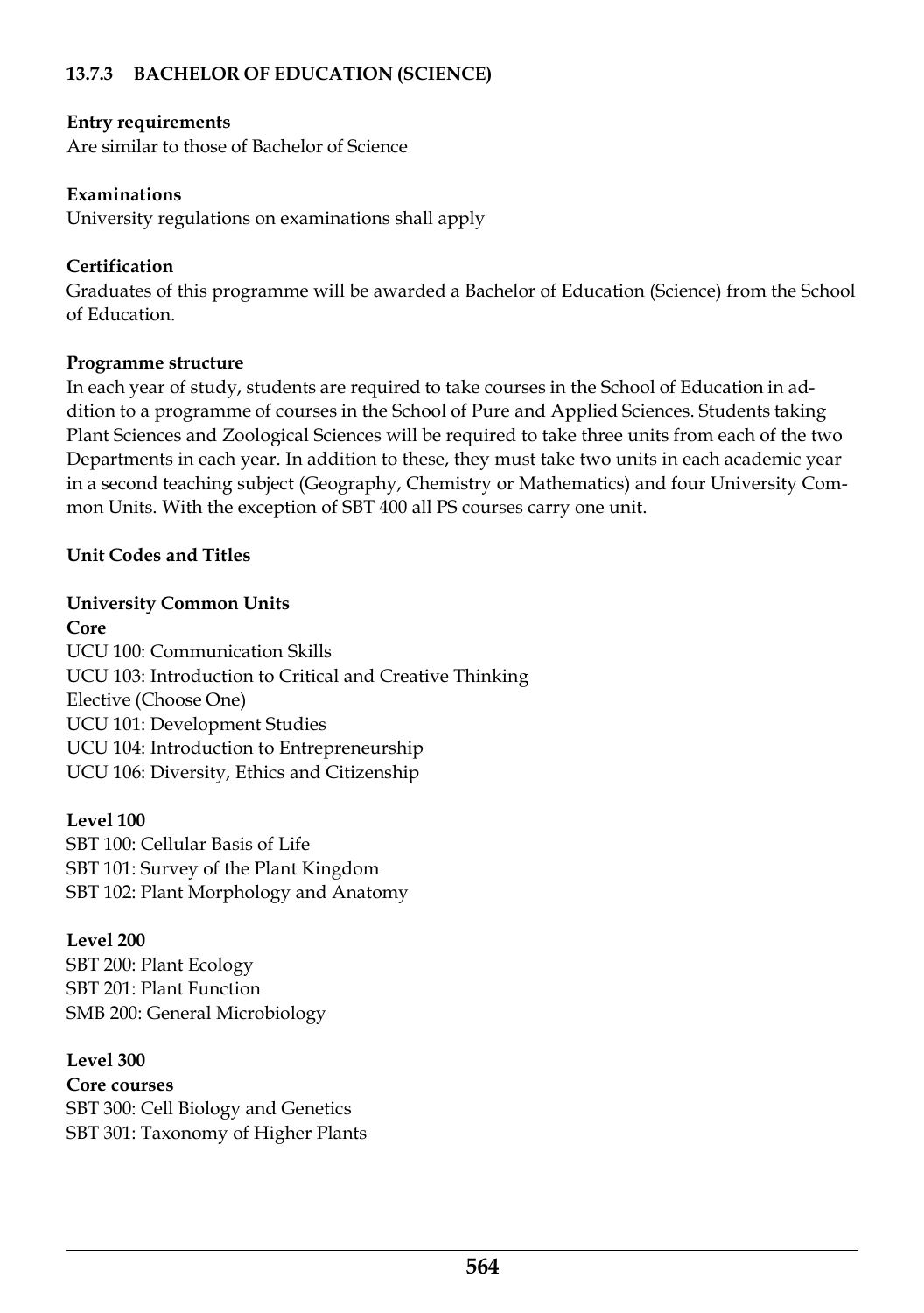Elective courses (Choose any one unit) SBT 302: Mycology SBT 303: Principles of Plant Pathology SBT 304: Biosystematics and Palynology SMB 300: Bacteriology SBT 306: Economic Botany SBT 307: Biostatistics (Compulsory for students majoring in Botany in their finalyear) SBT 308: Plant Growth and Development SBT 309: Advanced Plant Ecology SBT 310: Plant Biochemistry and Physiology.

## **Level 400 (Choose any three units)**

All fourth year units are Elective

### **Level 400:**

SBT 400: Research Project (2 units over 2 semesters) SBT 401: General Genetics SBT 402: Phycology SBT 403: Ecophysiology SBT 405: Morphogenesis and Developmental Anatomy SBT 407: Arid Land Ecology SBT 408: Forest Ecology SBT 410: Marine Botany SBT 411: Aquatic Botany SMB 402: Environmental Microbiology SBT 419: Cytogenetics and Molecular Biology SBT 420: Biotechnology SBT 421: Plant Breeding SBT 422: Virology SBT 424: Pesticides

### **Second Teaching Subject**

Fraces will take 2 units in the 1st, 2nd, 3rd and<br>ect which can be either Chemistry or Geogra-<br>h of the second teaching subjects are as follows:<br>and Map Analysis<br>secse Students taking plant sciences and zoological sciences will take 2 units in the 1st, 2nd, 3rd and 4th years of their study in a second teaching subject which can be either Chemistry or Geogra phy or Mathematics. The units to be taken in each of the second teaching subjects are as follows:

### **Geography**

Level 100 AGE 100: Introduction to Statistics Cartography and Map Analysis AGE 102: Physical Geography

#### **Level 200**

AGE 200: Statistics and Cartography AGE 203: Geography of East Africa

### **Level 300**

AGE 300: Air Photo Interpretation and Field course AGE 303: Geography of Development.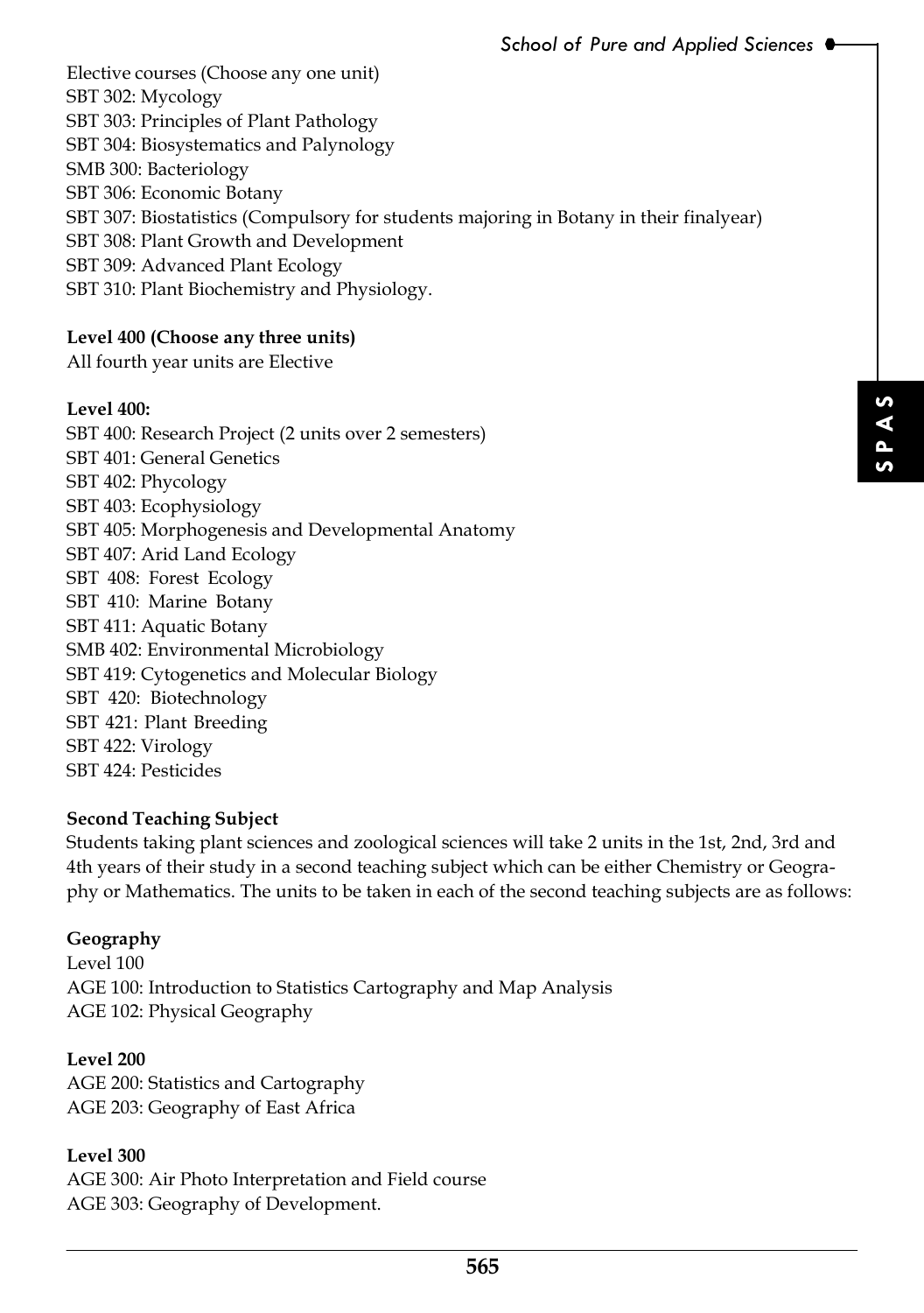## **Level 400 (Choose any two units)**

AGE 400: Remote Sensing and Resource Management AGE 401: Environmental Conservation AGE 402: Surveying.

### **Mathematics**

Level 100 SMA 102: Basic Mathematics SMA 104: Calculus I

### **Level 200**

SMA 200: Calculus II SMA 202: Linear Algebra I Level 300 SMA 335: Ordinary Differential Equation I SMA 336: Ordinary Differential Equation II

### **Level 400**

SMA 432: Partial Differential Equation I SMA 433: Partial Differential Equation II

## **Chemistry**

**Level 100** SCH 100: Fundamentals of Inorganic Chemistry SCH 101: Introduction to Physical Chemistry SCH 102: Organic Chemistry\*\*

### **Level 200**

SCH 200: Atomic Structure and Chemistry Bonding (Prerequisite SCH100) SCH 201: Chemical Thermodynamics.

### **Level 300**

SCH 300: Chemistry of S and P Block Elements SCH 301: Coordination and Organic Metallic Chemistry (Prerequisite SCH101).

### **Level 400**

SCH 401: Electrochemistry (prerequisite SCH 101) SCH 400: Comparative Study of Transition Elements (Prerequisite SCH 301) \*\* Recommended to be taken in the place of SCH 301

### **Rationalized Units**

**Unit code and Title Level 200** KCU 202: Basic Soil Science **Level 300** SMR 305: Wildlife Ecology and Management AGE 317: Geographic Information Systems ENS 349: Rangeland Resource Management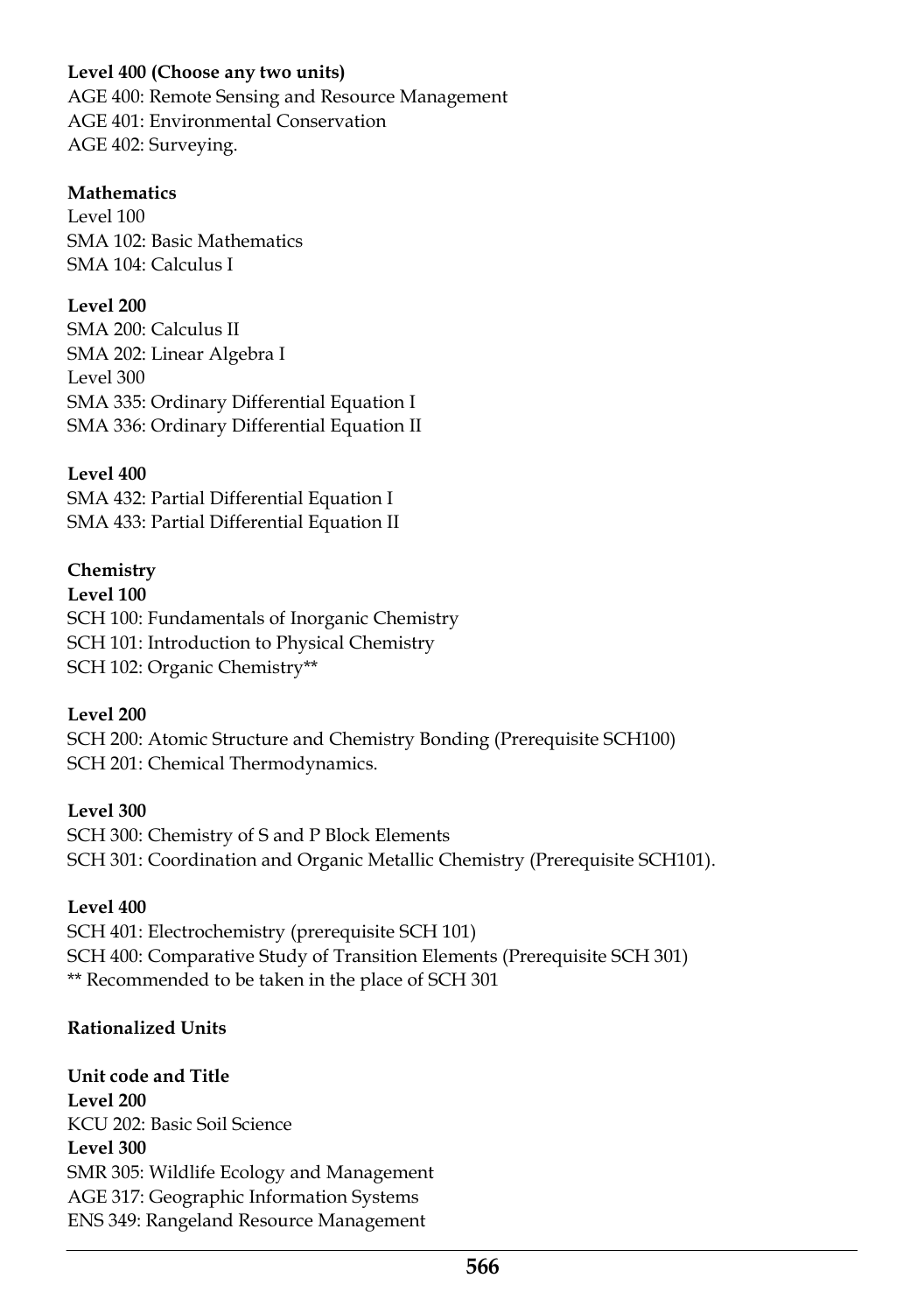**Level 400** ASC 404: Environmental Sociology ENS 446: Agroforestry ENS 453: Environmental Policy and Law

# **Postgraduate Programmes**